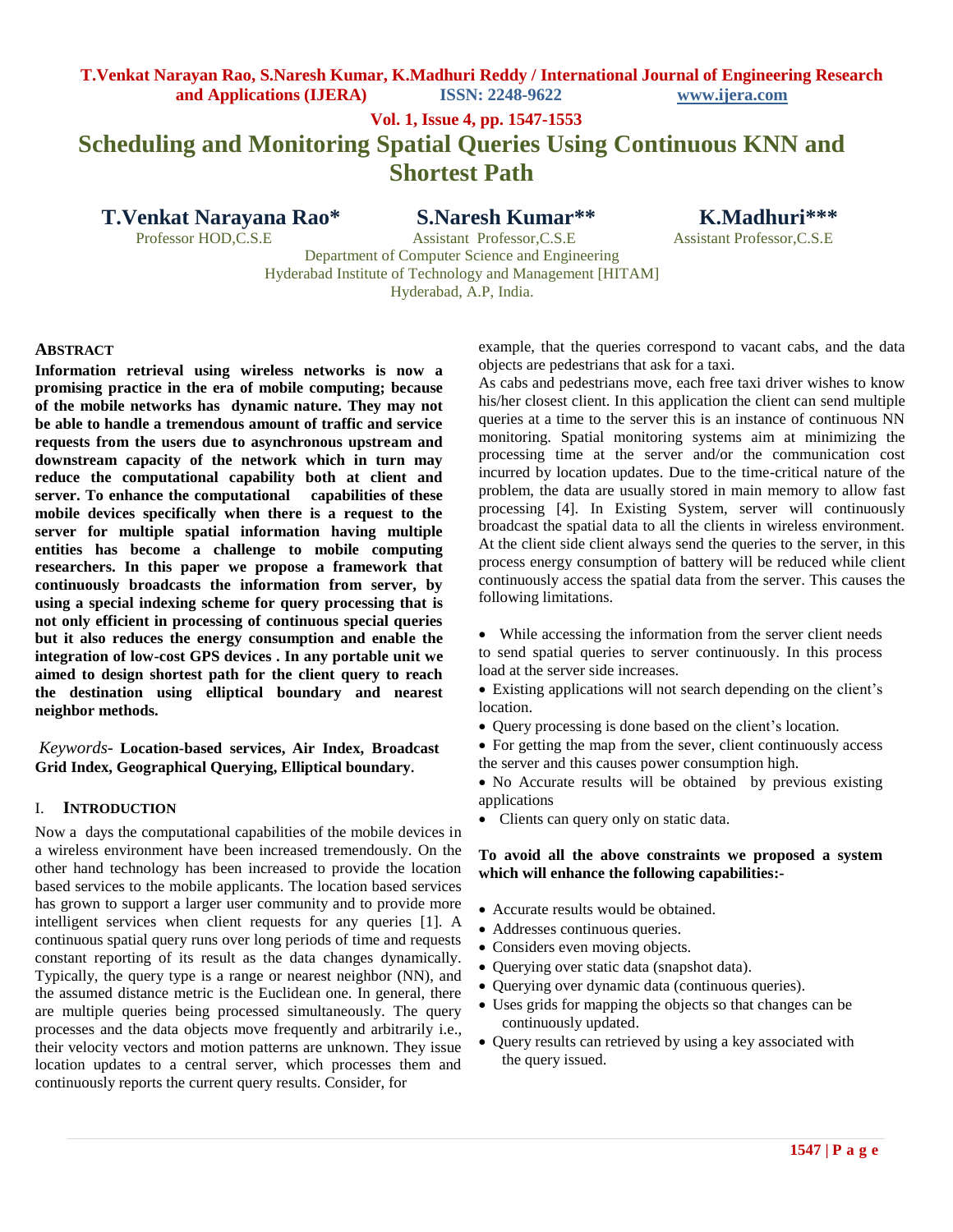**Vol. 1, Issue 4, pp. 1547-1553**

# II. **BACKGROUND**

#### **2.1 Rich Internet Applications(RIA)**

Historically, there have been major shifts in the software industry. We moved from mainframes with dumb terminals to client/server technology. Users gained convenience and productivity, and mainframe systems were patronizingly labeled as legacy. With the availability of the World Wide Web industry, visionaries turned the table. Vendors and corporate IT had been eager to get rid of the complexity of client/server. Version management and technologists were sold on multi-tier computing. This time client/server was called legacy. And to rub it in, good old desktop applications were labeled "fat". Excited with server multi-threading, messaging, persistence, and similar toys. To make us feel better, we proudly called the new breed of applications "thin client". To meet the new challenges, we are entering an era of rich Internet applications (RIA), which restores the power of desktop applications. RIAs run in a virtual machine (i.e., Adobe Flash Player or Java VM) and have the potential of becoming a full-featured desktop application soon [9]. As opposed to just simply displaying web pages delivered from some server machine, RIA really runs on the client. Many of the data manipulation tasks (sorting, grouping, and filtering) are done locally like in the old client/server days. Industry analysts predict that in three or four years most newly developed projects will include RIA technologies. RIA combines the benefits of using web as a low-cost deployment model with a rich user experience that is at least as good as today's desktop applications. Since RIAs don't require the entire page to refresh in order to update their data, the response time is much faster and the network load is much lower. Let's illustrate the difference between "legacy" Web and RIA with a shopping cart example. Non-RIA Web applications are page-based. Since HTTP is a stateless protocol, when the user moves from one page to another, a Web browser doesn't remember the user's actions on the previous page. As a common treatment of this amnesia, a user state is stored on the server side in the form of the HTTP session. Consider the case of an online shopping session. It can go as follows:

• The user initiates a search for an item on Web page #1.

• The server processes this request and returns page #2 that may or may not contain the required item.

 The user adds an item to a shopping cart that takes yet another trip to the server to create the shopping cart. And store it on the server side then the server responds with page #3 so the user can either continue shopping (repeating the first three steps) or proceed to the checkout – page #4. At the checkout the server retrieves selected items from the session object and sends page #5 to the user for shipping information. The data travels back to the server for storage, and the client gets back page #6 for billing information. After that page #7 will confirm the order

and completion page. This simplest online purchase consisted of seven roundtrips to the server. In a striking difference to desktop applications. A few seconds per page refresh is considered fast for a typical web application. The commonly acceptable delay is up to eight seconds. Now assume that the network server is slow. Your potential buyer went elsewhere then RIA eliminates the roundtrips and substantially improves the system performance by doing a lot more of the processing on the client than a thin client web application. To put it simply, RIA isn't a set of pages controlled by the server; they are actual applications running on the client's computer and communicating with servers primarily to process and exchange data.

#### **2.2 Wireless Broadcast**

The transmission schedule in a wireless broadcast system consists of a series of broadcast cycles. Within each cycle the data are organized into a number of indexes and data buckets. A bucket (constant size) corresponds to the smallest logical unit of information. Similar to the page concept in conventional storage systems. A single bucket may be carried into multiple network packets (i.e., the basic unit of information that is transmitted over the air). However, they are typically assumed to be of the same size (i.e., one bucket equals one packet) [2].



#### **2.3 FLEX**

Flex through which we can create an Action Script application for the ubiquitous Flash Player, a high-performance multimedia virtual machine that runs byte code files in the **SWF** format (pronounced swif). The player's JIT compiler converts the SWF byte code to native machine code for fast performance. The later facility is specific to Flex 2 available since 2006. Although early versions of Flex were out in 2004, they didn't support just in time compilation. Flex 2 applications run cross platform in a ubiquitous Flash Player 9 that's a lightweight virtual machine. The platform includes: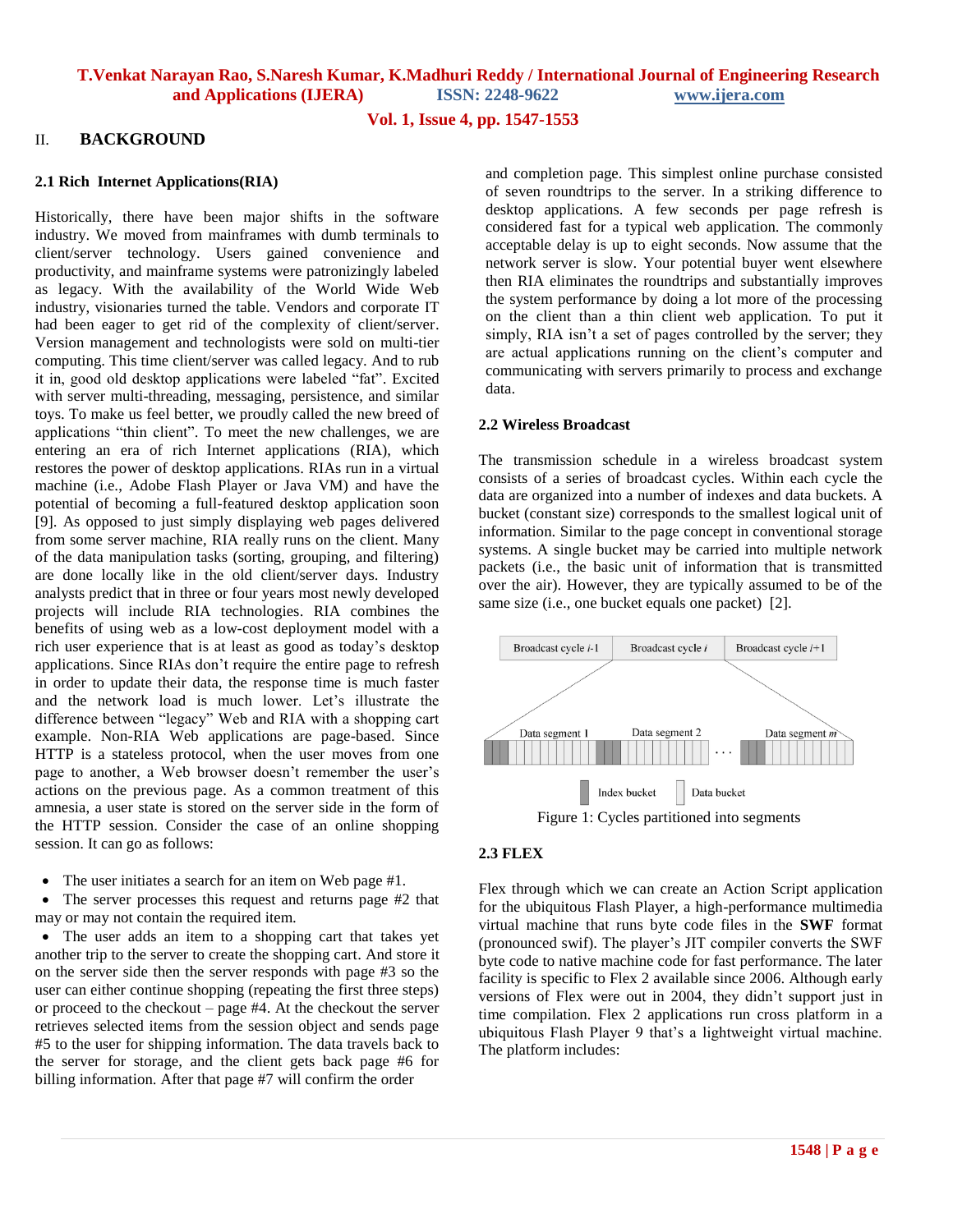# **Vol. 1, Issue 4, pp. 1547-1553**

 An XML-based language called MXML that supports the declarative programming of GUI components targeting designers.

 The standard object-oriented programming language, Action Script 3.0, based on the latest ECMA Script specification.

- Server-side integration via Flex Data Services (FDS) giving client applications transparent access to the world of J2EE.
- Charting components, access to multimedia controls, etc.
- An Eclipse-based full-featured IDE with automated deployment, debugging, and tracing Facilities.

The Flex 2 platform is easily extendable and integrates well with server side Java, ColdFusion, PHP, Ruby, ASP. The upcoming release of Adobe Apollo will allow the creation of a desktop application based on Flash Player, Flex, PDF, and HTML. The SWF file format is open, and there are third party open source products that offer tools for creating RIAs delivered by Flash Player like Open Laszlo from Laszlo Systems. As opposed to the last version, Flex 2 offers a way to create RIAs without incurring hefty licensing.

### **2.4 Open Plug ELIPS Studio**

ELIPS Studio is leading the next generation of mobile application development environments. Now software developers and creative designers can quickly develop connected or non-connected applications. And deploy them on multiple mobile platforms. ELIPS Studio is equally valuable for experienced mobile application developers who want extra productivity, and for Adobe Flash / Flex and web developers who want to reuse their RIA / RDA assets and create rich mobile applications. Until now, application developers needed in depth expertise in all the mobile operating systems if they wanted to address a global market of over 4 billion phone users. And not just every operating system. They also had to understand the differences between the individual models from each manufacturer. ELIPS Studio cuts through the complexity of the fragmented mobile market by providing a single development toolkit for the world's most popular handsets. It includes a sophisticated simulator, and the code it generates is compact and rapid enough to run even on low-specification, mass-market handsets.

### III. **IMPLEMENATAION**

### **3.1 Client Server networking using broadcast grid index method**

Client/server architecture can be considered as a network environment that exchanges information between a server machine and a client machine where client has some queries that has to be shared by server. So in this system the client can send multiple queries at a time to the server. Server will continuously receive the spatial queries from the client side. Because there are more than one client can access the same server at time. In this situation server may react slowly because it has to process lot of queries and filtering. Mobile networks are dynamic nature they may not able to handle a tremendous amount of traffic and service requests from the users due to asynchronous upstream and downstream capacity of the network which in turn may reduces the computational capability both at client and server. To avoid this we used BGI (Broadcast Grid Index Method). BGI is suitable for both static and dynamic data [1] [2].

1) Whenever the client issues the query, it broadcasts the query to the server and goes to sleep mode for the next index.

2) Then index is been traversed and determined by the client about the query to be satisfied by the data objects at the server.

3) The client wakes up receives the content.

4) When client retrieved the content (map) from the server an index is been generated to that place.

5) If the client wants to access some other interest on same place again by using the index we can easily store the map without communicating with the server again and again.

# **3.2 Working with Static Objects**

Working with the static objects is nothing but we can access the application by sitting in one place any location. For example if client want to access application from Hyderabad and he needs hospitals in Mumbai he can access the application very easily.

### **3.3 Working with dynamic Objects**

Working with dynamic objects client will move one place to another place like roads, rivers. In travelling client can access the application and from that place As shown in figure 2 the data objects are moving objects like taxis that issue location updates to a central server using unicast uplink messages. The server processes the location updates and continuously broadcasts the object information along with an up-to-date index using a wireless network. The interested clients (e.g., mobile devices) listen to the broadcast channel and process their queries locally [1].



Figure 2: Broadcast Grid Index Methods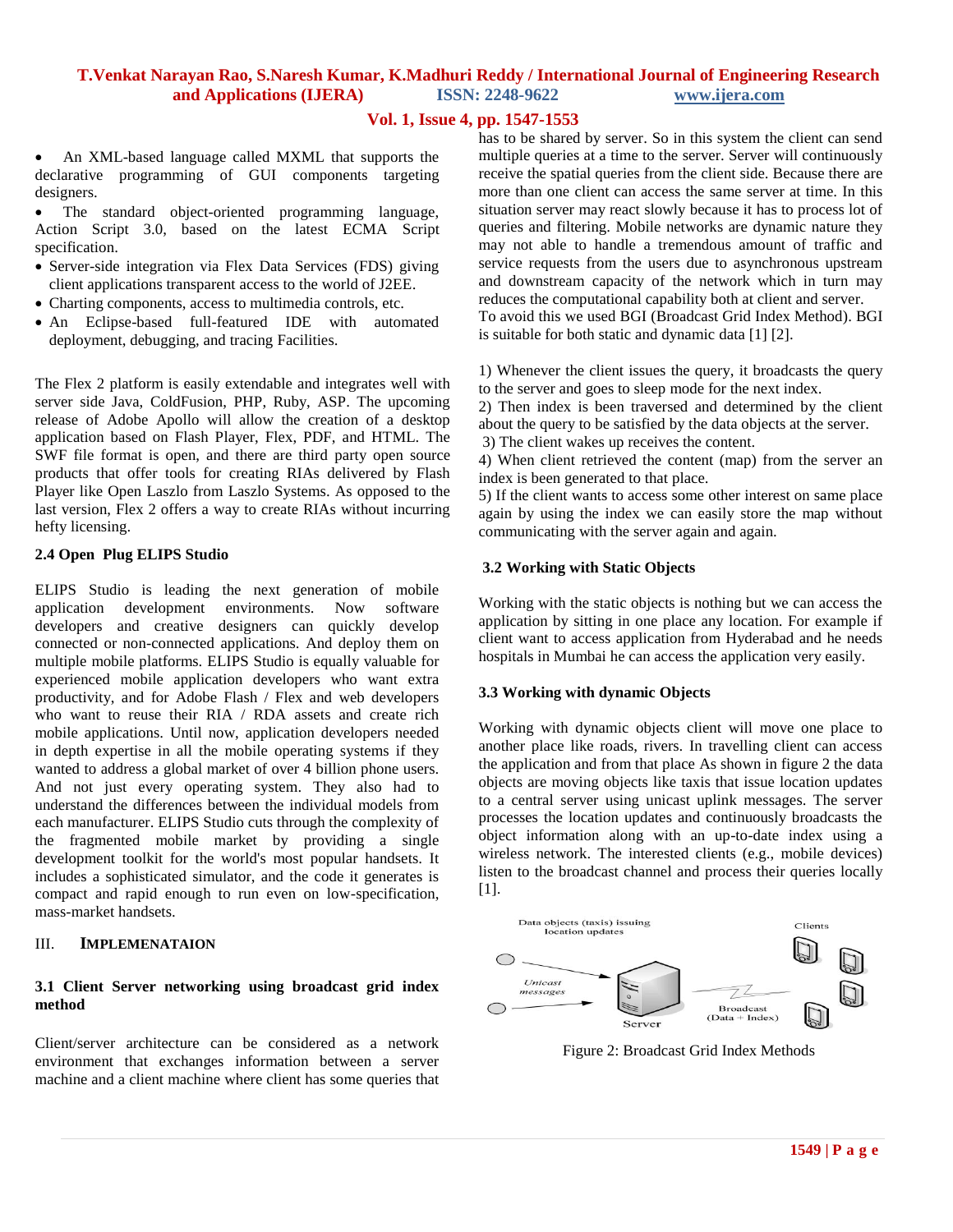**Vol. 1, Issue 4, pp. 1547-1553**

### **3.4 Wireless Broadcasting**

The wireless Internet will allow moving clients to access their data and keeping connections active while moving from one access point to another. Making this moving seamlessly and efficient at high hand over rates while conserving quality of service profiles is a challenge. To make intelligent mobile aware applications and to achieve efficient routing management. It may be important to anticipate the change of location of users in mobile networks. In the current existing system, if you want to know about any unknown thing (places, routes, cities, rivers, hotel, theatres, etc..), simply we go for phone who knows that answer, or any search engine like Google or yahoo etc… which demands the current location of the client. The beauty of this application is that whenever a client accesses the application, the application automatically checks signal for providers. The application will catch the place of the signal and send to server. So then application will retrieve the map from the server based on latitude and longitude and also it is been used for business search i.e. which is able to provide name, address and contact number of required public or private sector.

#### **3.5 Air Indexing**

At the client side, every time it receives the spatial data and continuously accessing server for new data. So that we can have problem with battery consumption in travelling. (Old GPS devices and Mobile also). To avoid this we used Air Indexes technique [1] [4].The main motivation behind the air indexes is to minimize the power with low latency at mobile devices.

### **3.6 Spatial Query Processing**

A spatial query is a technique using which we can provide a user friendly environment to the client for providing multiple queries at a time to the server. It is able to provide a snapshot query on static data is indexed spatial method. The main idea behind this method is to provide additional information like more nearest neighbors, mode, and range. The moving object (client) need to issue other query only after current query expires, i.e. it concentrates on single query processing and it is unable to maintain the object results. In order to broadcast the multiple queries at a time to the server we used Continuous k nearest neighbor (CKNN) [1]. Algorithm to provide accurate results, for a range queries we used R-tree [2] as the underlying index.

#### **3.7 Continuous KNN Queries**

More people focus on continuous K-Nearest Neighbor (CKNN) query processing [2]. Over moving Objects in Road Networks. A CKNN query is to find among all moving objects the Knearest neighbors (KNNs) of a moving query object during a period of time. The main issue with existing methods is that

moving objects change their locations frequently over time and if their location updates cannot be processed in time, the system runs the risk of retrieving the incorrect results of KNN. In this paper, an effective method is proposed to deal with continuous K-Nearest Neighbor query processing [6]. By considering whether a moving object is moving farther away from or getting closer to a query point, the object which is definitely not in the KNN result set is effectively excluded. Thus, we can reduce the communication cost [10]. Meanwhile we can also simplify the network distance computation between moving objects and query Comprehensive experiments are conducted and the results verify the effectiveness of the proposed algorithms.

#### **3.7 Getting the Map**

**Step: 1** the interests are populated using the combo box such as theaters, hostilities, restaurants. Client need to select the any one from combo box application [Figure 1and 5].

**Step: 2**: After identifying the client interest from combo box, client needs to given range query to the application in miles.

**Step: 3** after entering the details of all mode of interest and Range dosearch method will take inputs from the client and also catch the location of the client send all those details to server using Google API.

**Step: 4** Server will process the request based on the client location by using map.getLatLngBounds () method and spatial queries it will broadcast the image [Figure 6].

### **3.8 Getting the Address**

**Step: 1** after getting the map application should mark the client interest by using createMarker() method. Marker method will take client latitude and longitude and color to filled in marker and so on values and display the markers depends on location and interest given by client [Figure 6].

 $market: Market = createMarket(lating, result.titleNoFormatting,$ html, color,  $(i+1)$ );

**Step: 2** After placing the marker when user clicks on any marker, application will call the address using address.text=arrAddress[i].toString(); and it will be stored in data list for name, address,ciy, phone numbers using these methods [Figure 3-7]. dataList.addChild(name1);

dataList.addChild(address); dataList.addChild(city); dataList.addChild(numbers);

**1550 | P a g e**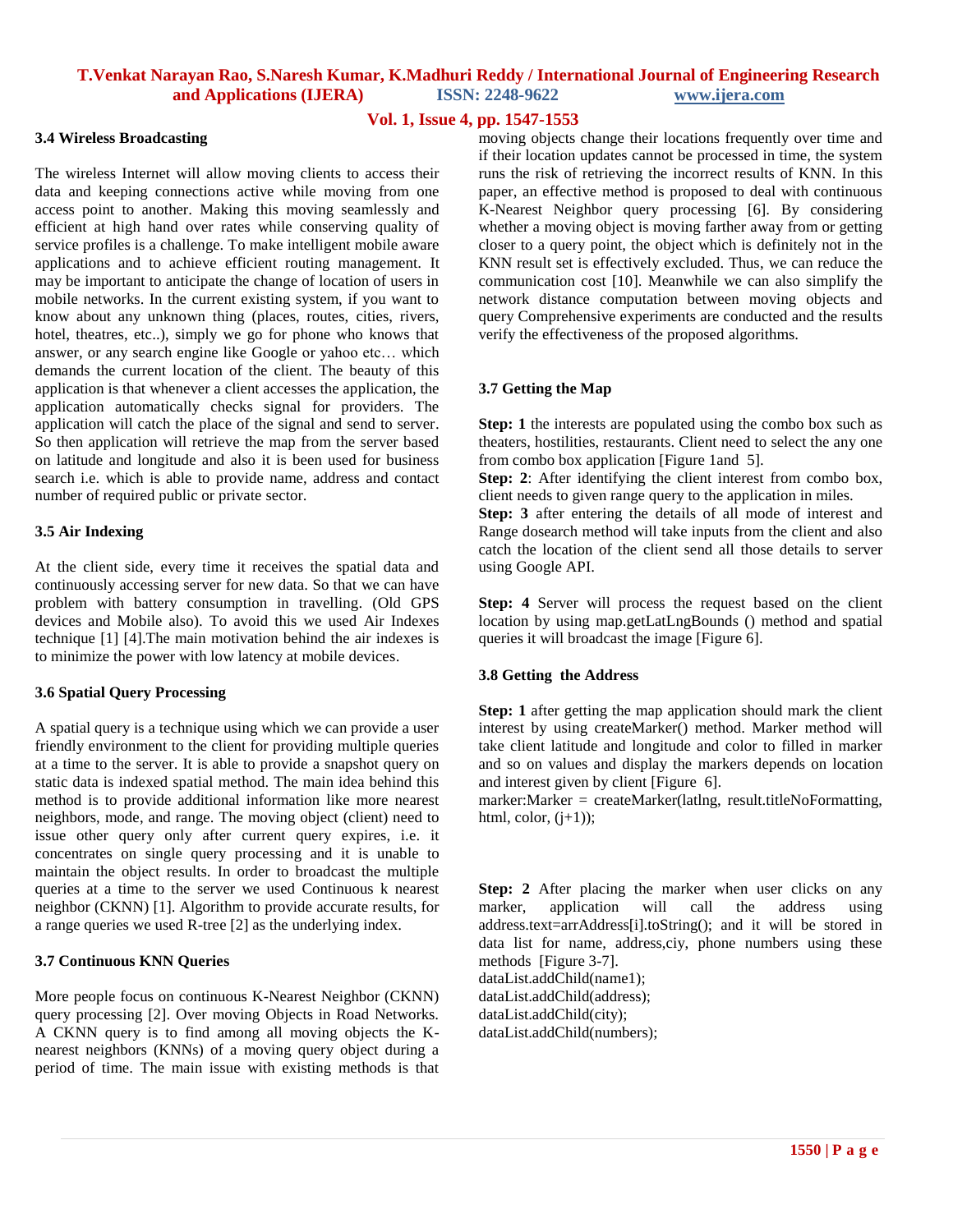# **Vol. 1, Issue 4, pp. 1547-1553**

#### **3.9 Search for different locations**

Client can search from different location for static objects by search module.

**Step 1:** user needs to give the name of city e.g. Mumbai, India to search particular one to search in Mumbai.

**Step 2:** the application will take this text and it will send to server Application will call onGeoCode (result: GeocodingEvent): this method to convert this text to latitude and longitude values and will send to server.

**Step 3:** Server will call the onChangeArea() method and by using below code will get the new location map.

var geocode:ClientGeocoder=new ClientGeocoder();

geocode.addEventListener(GeocodingEvent.GEOCODING\_SU CCESS,onGeoCode); geocode.geocode(caarr6);

**Step 4:** For getting the map we will follow the same as in Figure 1.

### **3.10 Shortest Path**

The location based services involves mainly finding transportation networks which in turn focuses on shortest path to reach nearest neighbor. Motivated by scalability challenges faced in the mobile network industry, we propose adopting the wireless broadcast model for such location-dependent applications. In this model, continuously we are transmitted data on the air, while clients listen to the broadcast and process their queries locally. Although spatial problems have been considered in this environment, there exists no study on shortest path queries in road networks [3].

1. We adapt traditional shortest path algorithms (Dijstra's algorithm) to the broadcast model, and identify their weaknesses in this setting [3].

2. We present two novel methods, namely Elliptic Boundary (EB) and Nearest Region (NR), which exploit the broadcast environment's characteristics and take into account the technical limitations of mobile devices.

### **3.11 Getting the Directions**

Ater getting the list of addresses, user need to select any address then application will call the getDirectionsDataItem (eventItem: ItemTouchTapEvent) method to get the directions to that particular address[8] [7]. The mobile client can change the mode and range to filter the radius of the mobile. The range and mode given by the client is queried and searched in the repository. The response for the specific range and mode is processed and sent

back to the Mobile Client based on the radius as shown in Figure 8.

# IV. **OUTPUT OF THE IMPLEMETATION**



Figure 3: the emulator on which the application is executed with welcomes Screen of the Application.



Figure 4: process the client current location that is latitude and longitude and show the exact location through the Google Map Server.



Figure 5: the client to change the Mode and Range in order to get the map based on the filter criteria selected by the client.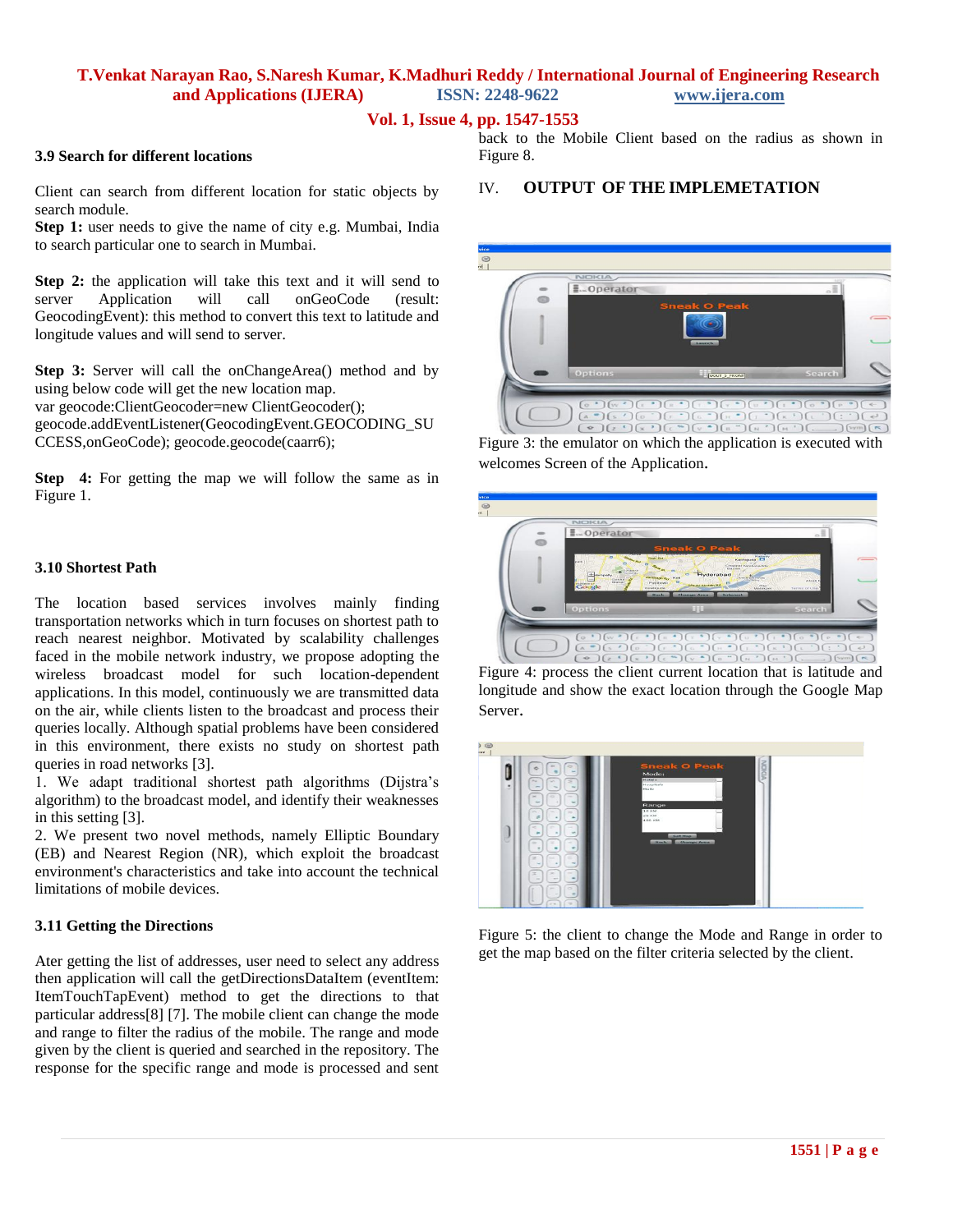

Figure 6: After filtering the range and Mode the application will provide a map with Markers for those filter values from the server. That is for Example the above screen shows the markers for Malls within 10KMs.



Figure : 7: the option get Details will allow the Mobile client to see the all the markers details such as the name, address and Phone Number



Figure 8: Output shown in other Mobile Devices

# V. **CONCLUSION**

In this paper, we are studied regarding maps for mobile clients to reach their destination for which we are providing location based updates in a user friendly environment. A client can send multiple queries at a time to the server and process their request accordingly and server sends the response to the clients. Since more than one client can access the server at a time which may reduce the battery consumption of mobile devices. To avoid this we have used air indexing technology which makes the client to go into sleep mode after sending the query whenever response arrives, the client wakes up and receive the required result and

# **Vol. 1, Issue 4, pp. 1547-1553**

in addition to above we have also discussed shortest path to reach nearest neighbor.

# VI. **FUTURE ENHANCEMENTS**

Previous work on location-dependent spatial query processing for wireless broadcast systems has only considered snapshot queries over static data and moving objects. It is basically one server with more than one client object in moving position. At the same time one client can send location and queries to server, server will process the query and accept other queries from another client object and then synchronize with two clients moving objects. And also if we can make use of android then probably the mobile clients can search for even street views for their queries and also it will increase the marketing values of mobile devices.

# VII. **REFERENCES**

[1] Kyriakos Mouratidis, Spiridon Bakiras, *Member, IEEE,* and Dimitris Papadias "Continuous Monitoring of Spatial Queries inWireless Broadcast Environments".2009

[2] Kyriakos Mouratidis School of Information Systems Singapore Management University "Continuous Monitoring of Spatial Queries"

[3] Georgios Kellaris Kyriakos Mouratidis" Shortest Path Computation on Air Indexes"

[4] Y. Cai, K.A. Hua, and G. Cao, "Processing Range-Monitoring Queries on Heterogeneous Mobile Objects," Proc. IEEE Int'l Conf. Mobile Data Management (MDM '04), 2004.

[5] B. Chen, K. Jamieson, H. Balakrishnan, and R. Morris, "Span: An Energy-Efficient Coordination Algorithm for Topology Maintenance in Ad Hoc Wireless Networks," Proc. ACM MobiCom, 2001.

[6] M.-S. Chen, P.S. Yu, and K.-L. Wu, "Indexed Sequential Data Broadcasting in Wireless Mobile Computing," Proc. Int'l Conf. Distributed Computing Systems (ICDCS '97), 1997.

[7] B. Gedik and L. Liu, "MobiEyes: Distributed Processing of Continuously Moving Queries on Moving Objects in a Mobile System," Proc. Int'l Conf. Extending Database Technology (EDBT '04),2004.

[8] B. Gedik, A. Singh, and L. Liu, "Energy Efficient Exact kNN Search in Wireless Broadcast Environments," Proc. Ann. ACM Int'l Workshop Geographic Information Systems (GIS '04), 2004.

[9] S.E. Hambrusch, C.-M. Liu, W.G. Aref, and S. Prabhakar, "Query Processing in Broadcasted Spatial Index Trees," Proc. Int'l Symp. Advances in Spatial and Temporal Databases (SSTD '01), 2001.

[10] A. Henrich, "A Distance Scan Algorithm for Spatial Access Structures," Proc. Second ACM Workshop Geographic Information Systems (GIS '94), 1994.